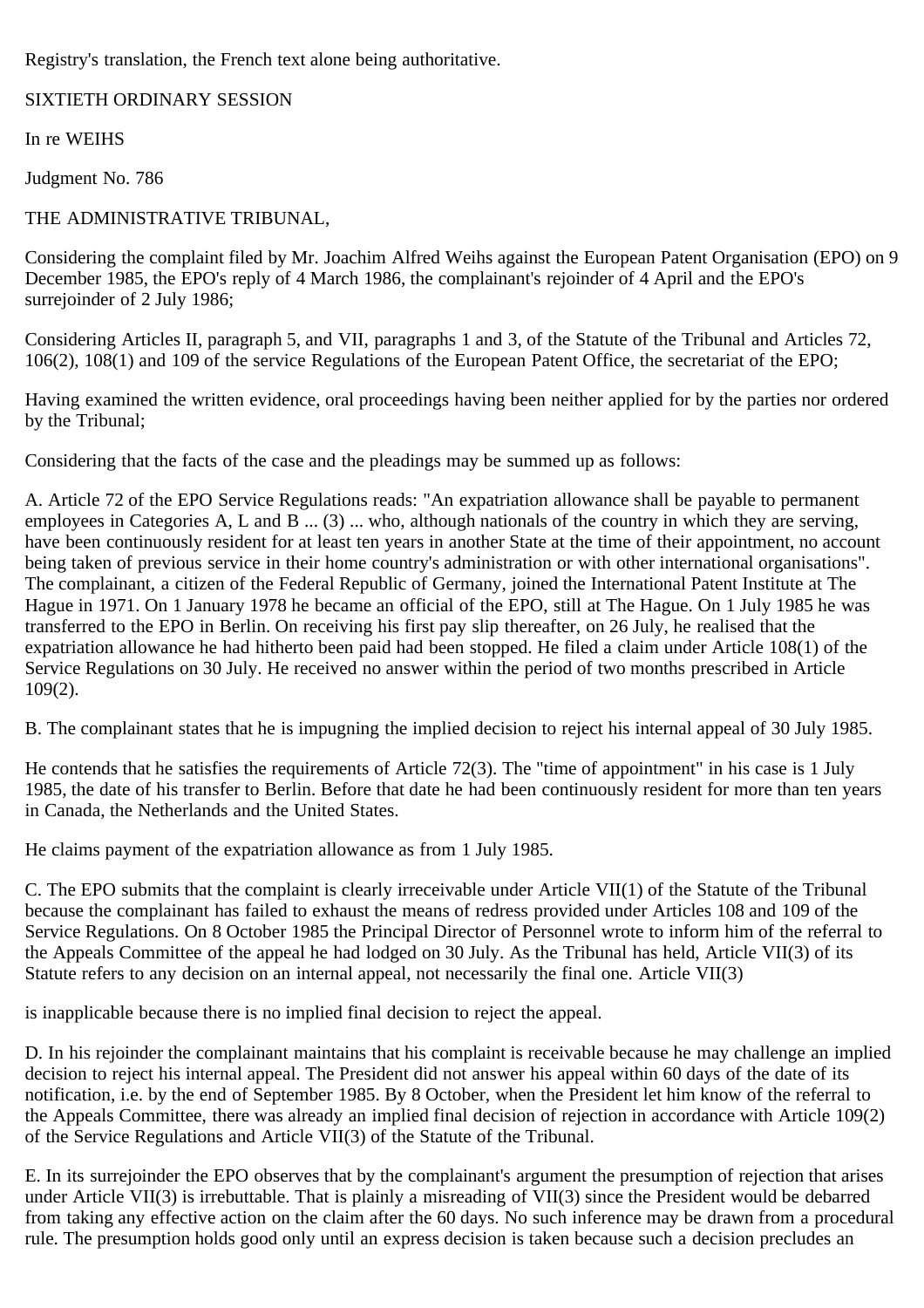implied one and the application of VII(3).

The EPO adds that the Appeals Committee reported to the President on 30 May 1986 but at the date of the filing of the surrejoinder the President had not taken his final decision.

## CONSIDERATIONS:

The issue of receivability in general

1. Article VII(1) of the Statute of the Tribunal provides that a complaint shall not be receivable unless the decision impugned is a final one and the person concerned has exhausted such other means of resisting it as are open to him under the Staff Regulations. Article 109(3) of the EPO Service Regulations reproduces that requirement.

2. Article VII(3) of the Statute makes an exception: where the Administration fails to take a decision upon any claim within 60 days the official may have recourse to the Tribunal. The Administration's silence is thus deemed to imply a decision to reject the claim and it is treated as the final one.

The last sentence of Article 106(2) of the Service Regulations lays down a similar rule, and Article 109(2) confirms it. Insofar as those articles purport to allow appeal to the Tribunal against an implied decision they go beyond the ambit of the EPO's competence. Article VII(3) of the Statute is the only rule that matters in determining whether to entertain a complaint against an implied decision.

3. Judgments 532, 533 and 762 have already stated how the Tribunal will construe VII(3) in EPO cases.

First, a "decision" within the meaning of VII(3) need not be a final one. If there is any decision at all, even a provisional one, no decision may be implied and VII(3) does not apply.

Secondly, if a decision is taken, not within the 60 days, but at least before the complaint is filed, the complainant may not allege an implied decision: an express one exists, and no appeal lies to the Tribunal until the internal means of redress have been exhausted.

Thirdly, there is the case in which the Appeals Committee fails to report within a reasonable lapse of time: the staff member may then allege an implied decision.

And fourthly, if the President of the Office takes no final decision within 60 days of getting the Appeals Committee's report he is deemed to have rejected the claim, the decision being inferred from his failure to act.

The receivability of the complaint

4. The complainant was transferred from The Hague to Berlin on 1 July 1985. On being paid his salary at the end of the month he saw that the expatriation allowance he had been getting at The Hague had been cancelled. On 30 July he submitted a claim to the President for the allowance. On 8 October the Principal Director of Personnel told him that after preliminary study the President had decided to reject his claim and was referring it to the Appeals Committee.

The complainant filed the complaint on 9 December 1985. Having got no answer from the President within 60 days, he infers that his claim has been rejected and believes he is entitled under Article 109(3) of the Service Regulations to file a complaint. The EPO replies that according to precedent the complaint is not receivable.

In its report of 30 May 1986 the Appeals Committee recommended uniform practice in granting the allowance in the event of transfer from one duty station to another. The President received the report on 19 June 1986 and has not yet taken his final decision.

5. The complainant is mistaken in alleging that his complaint was receivable at the date of filing.

Although the President did not take a decision within 60 days on the claim of 30 July 1985, the complainant was told on 8 October, two months before the date of filing, that his claim was provisionally rejected and passed on to the Appeals Committee. That was an express decision which precluded the existence of an implied one, and Article VII(3) cannot apply.